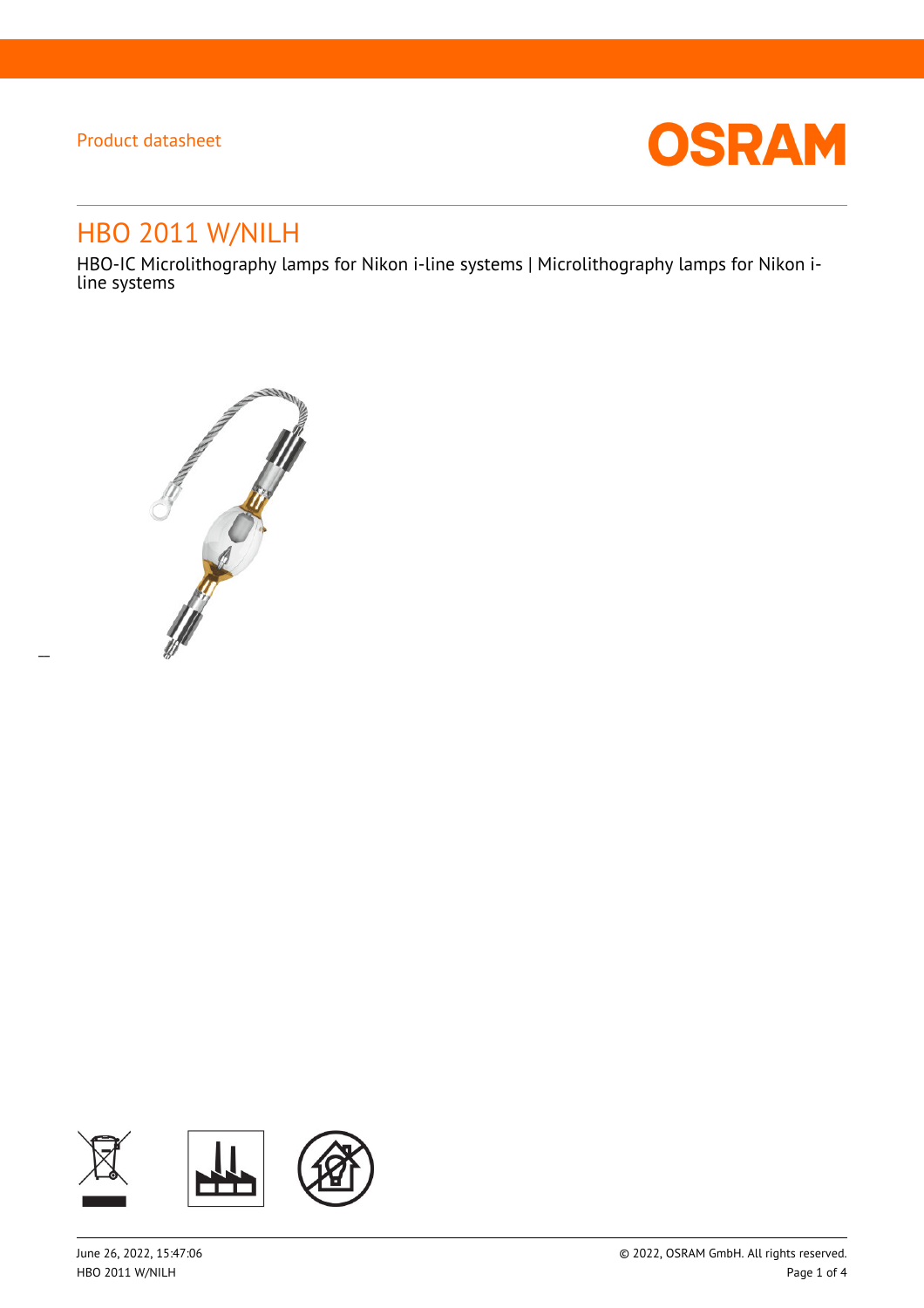#### Technical data

### **Electrical data**

| Nominal voltage        | 24.0 V    |
|------------------------|-----------|
| <b>Nominal current</b> | 83 A      |
| Type of current        | DC.       |
| Rated wattage          | 2000.00 W |
| Nominal wattage        | 2000.00 W |

### **Dimensions & weight**



| <b>Diameter</b>                             | 55.0 mm            |
|---------------------------------------------|--------------------|
| Length                                      | 234.0 mm           |
| <b>Mounting length</b>                      | 256.0 mm           |
| Length with base excl. base pins/connection | 234.00 mm          |
| Light center length (LCL)                   | $107.75$ mm $^{1}$ |
| Electrode gap cold                          | $4.5$ mm           |

1) Distance from end of base to tip of anode or cathode (cold)

### **Additional product data**

| <b>Product remark</b> | Lamp contains overpressure even in cold status -        |
|-----------------------|---------------------------------------------------------|
|                       | additional safety regulations, supplied with the lamps, |
|                       | have to be fulfilled. Please read Technical bulletin    |
|                       | DO-SEM TB 004 carefully                                 |

#### **Capabilities**

**Burning position Burning position C Burning in the U Other** 1<sup>)</sup>

1) Anode on top

## **Environmental information**

## **Information according Art. 33 of EU Regulation (EC) 1907/2006 (REACh)**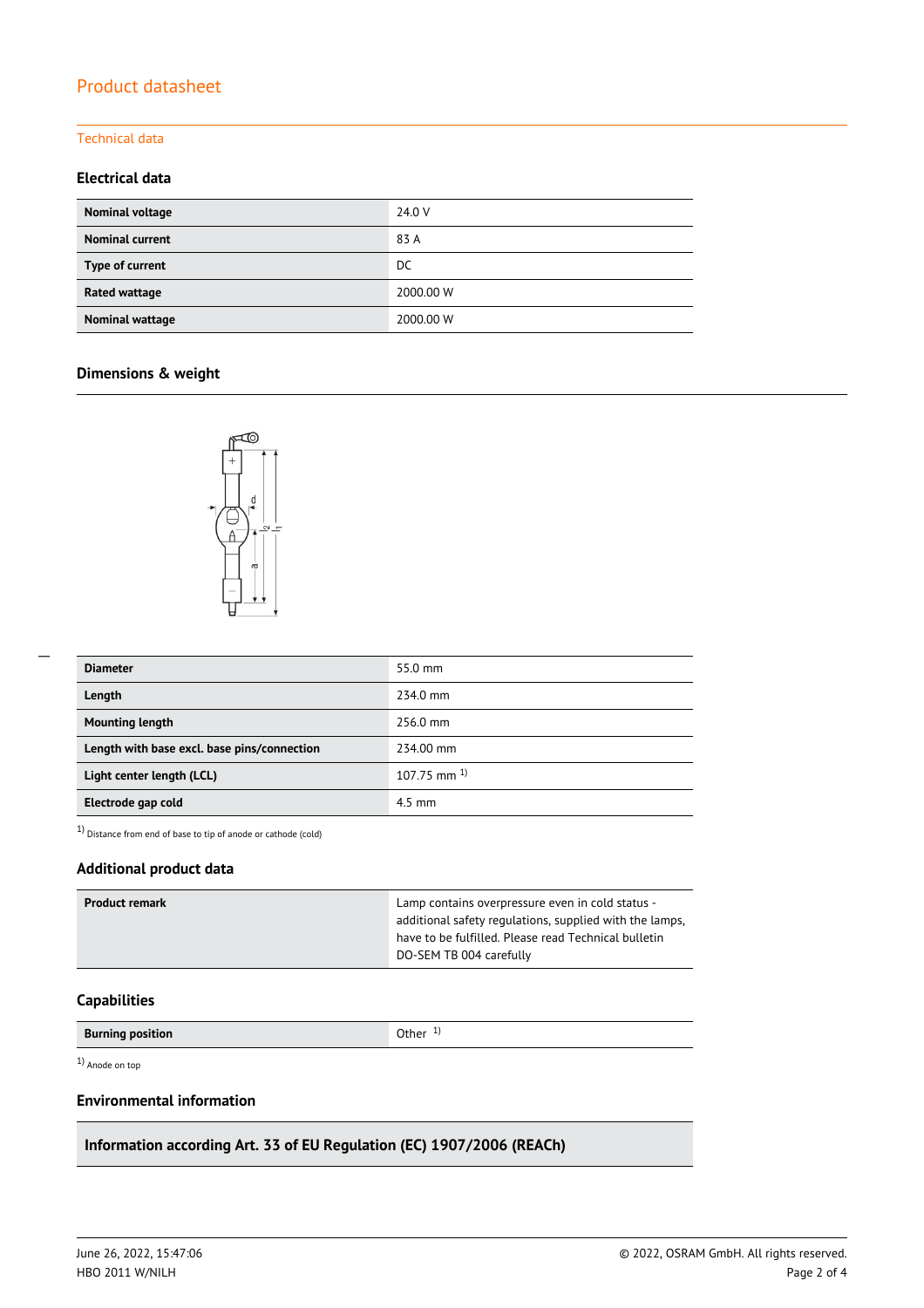| <b>Date of Declaration</b>        | $01 - 01 - 2022$                                                                                      |  |  |
|-----------------------------------|-------------------------------------------------------------------------------------------------------|--|--|
| <b>Primary Article Identifier</b> | 4050300991665   4050300991658                                                                         |  |  |
| Candidate List Substance 1        | Lead                                                                                                  |  |  |
| CAS No. of substance 1            | 7439-92-1                                                                                             |  |  |
| <b>Safe Use Instruction</b>       | The identification of the Candidate List substance is<br>sufficient to allow safe use of the article. |  |  |
| Declaration No. in SCIP database  | 61f82125-dd19-4a18-bcd9-b6d55245163a  <br>a1a066c2-cfdc-4227-8c5c-832a0146d005                        |  |  |

 $\overline{\phantom{a}}$